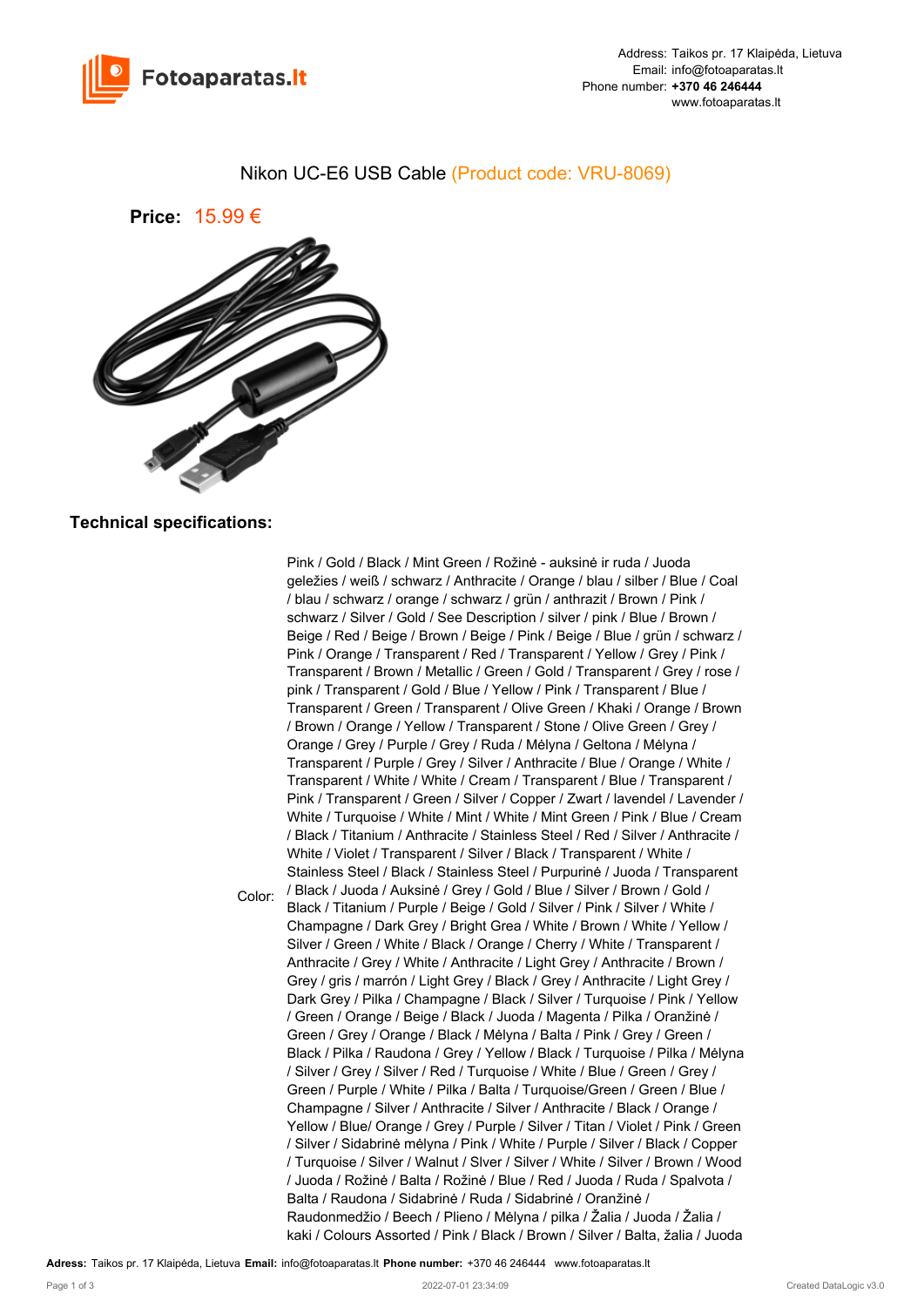su rožiniu laikikliu / Juoda su žaliu laikikliu / Chocolate Black IMR with Hairline / Nerūdijančio plieno ir juoda / Juoda ir rožinė / Balta ir oranžinė / Green/White / Peppermint / Indigo / Concrete / Ruda / Corn / Juoda su mėlynu propeleriu / White/Inox / Tamsi metalo / Forest / Light Blue / Tomato / Graphite Silver, Anodized aluminum / Kremo / Balta su juodu rėmu / Elektrinė metalo / Nerūdijančio plieno rėmas / Balta ir auksinė / Kreminė balta / Balta ir rožinė / Tamsaus medžio / Tamsiai juoda ir chromuoto vario / All Black / Amber / Black Pearl / • Priekinis kraštas: Juoda • Galinis dangtis: Juoda • Pagrindas: Juoda • Paviršius: Tekstūra / Šlifuoto metalo, Išgraviruotas skydelis / perlų metalo / Black, Grey / Plienas / Plieaninė / Stainless steel, Silver / Stiklas/Nerūdijantis plienas / Žėrinti mėlyna / Matt Black / Silver/Green / Ember Orange / Hunter Green / Apple Green / Blackberry / Tobacco / Clear / Coffee Milk/Grey / Dark Brown / Coloured / Balta / Auksinė / Ash Grey / Metalico Black / Denim blue / Electric aqua / Khaki / Ink Black / Silver metal, black / Metallic gray / White Grey / Star White / Silent grey / New Blue / Brushed aluminium / Brushed metal red / Grass Green / Metal/black / Silver, Stainless steel / Stainless steel / Black / Bright copper / Deep Black and Titanium / Star White, black and red / Oyster Metallic / Silver and Black / Lava Red / Inox - Fingerprint Proof / Silver-Metallic / Blue-Lilac-Metallic / White/Violet / Color: Black and dark blueFinishing: Silver lacquer and rubber / Black and red / brushed metal - black / Steel/black / Black and grey / Brushed metal Engraved panel / Dark Night / White and violet / Black with orange details / Black with grey details / black-white / Star white and resilient blue / Glossy Black & Purple gradient / Colour : Bianco Handle colour : White Handle type : Flush / Polished stainless steel / metal / Chrome red / Chrome blue / PC high gloss and matt / Black and Chrome / Black, Stainless steel / Black - Stainless steel / Forest Green / Gun Metal / Silver and Metal Frames / Dark grey / brilliant white / Glass clear / Glossy White/ Anthrazite / Light Green / Cognac brown / Flacon blue / Star blue / Brushed metal champagne / Primary red / Sparkling blue / Bright blue / White and yellow / Black, metal and red / Deep black and green / White and blue / Olive green metal / Aluminium Grey / White, black and red / Bright green / Silver & Orange / White/Beige / Matt White / Black and stainless steel / Black/Orange/White / Olive / Basalt Black / Beige/Brown / Papaya / Brushed metal / Cover Black / Body light grey / White and beige / Silver/Blue / Doors-Black with silver extrusion; Frame-Black / Black/Purple / Ivory / Black/Mint / Šviesiai žalia / Light Grey/Mid Grey / Grey/Oak / Aluminum Finish / Carbonite / Graphite / Brushed metal and black / Sidabrinė / Black/Light Grey/Grey/Red / Dark Red / Bamboo / Smoke / Burnt Umbra / Black/Metallic/Red / SILVER/WHITE / Nerūdijanči o plienio / Classic / Metal Dust / Berėmis baltas stiklas / Sodri juoda su sidabro spalvos akcentais / Nerūdijnačio plieno / All Black / Juoda/Oranžinė / Sidabrinė/Mėlyna / Nerūdijančio plieno/Balta / Juoda/Raudona/Geltona/Žalia / Nerūdijančio plieno/Sidabrinė / Yelow/Black, / Vanilla / Cyan Blue / Bambukas / Nerūdjinačio plieno / Iron Gray / Baltas/Sidabrinis korpusas / Juoda/Raudonas / Raudona/Nerūdijančio plieno / Juoda-žalia / Aliuminio ir balto stiklo / Rožinė-balta / Tamsi sidabrinė/Juoda / Juodos spalvos grūdinto stiklo durų paviršius; šonai dažyti pilka metallic spalva / Su lūpomis / Juoda+Juodas stiklas / Sidabrinė/Balta / Violetinė/Balta / Metalo/Juodas / Gėlėtos / Plieno juoda / Metalinis / Juoda - Raudona (burgundiška) / Mėlynas stiklas / Nerūdijančio plieno/Sidabrinė / Ruda/Balta / Medžio / Mėlyna ir violetinė / Balta/Pilka/Raudona / Korpusas: juodas; Pagrindas: pilkas / Permatoma/Balta / Mėlyna + Sidabras / Šviesiai sidabrinė / Rožinė (Fuschia) / pilkas / Balta/Rožinė / Tviskančiai balta ir rusvai gelsva / Avietinė / Avena 51 / Žalsva / Šviesiai žalia / Black/Red / Balta, raudona, juoda / Pilka, balta / Rožinė, žalia, violetinė / Raudona, oranžinė, geltona, žalia / Balta, geltona / Pilka, oranžinė / Geltona, ruda / Pilka, melsva, kreminė / Žalia, pilka, balta / Platinos / Skaidrus viršelis / Sidabrinė, akmens spalva / Pilka, juoda / Balta, kreminė, pilka / Matinė raudona / Raudonai purpurinė / Metalinė pilka / Balta, rožinė / Juoda, Pilka / Aliuminio spalva / Blizgi violetinė / Blizgi purpurinė / Balta, mėlyna / Matte black/green / Blizgi juoda ir soft touch / Nerūdijančio plieno/ Juoda / Metalo sidabrinė / Rausva / Violet / rožinis / Dujų suvartojimas 150 g / h /